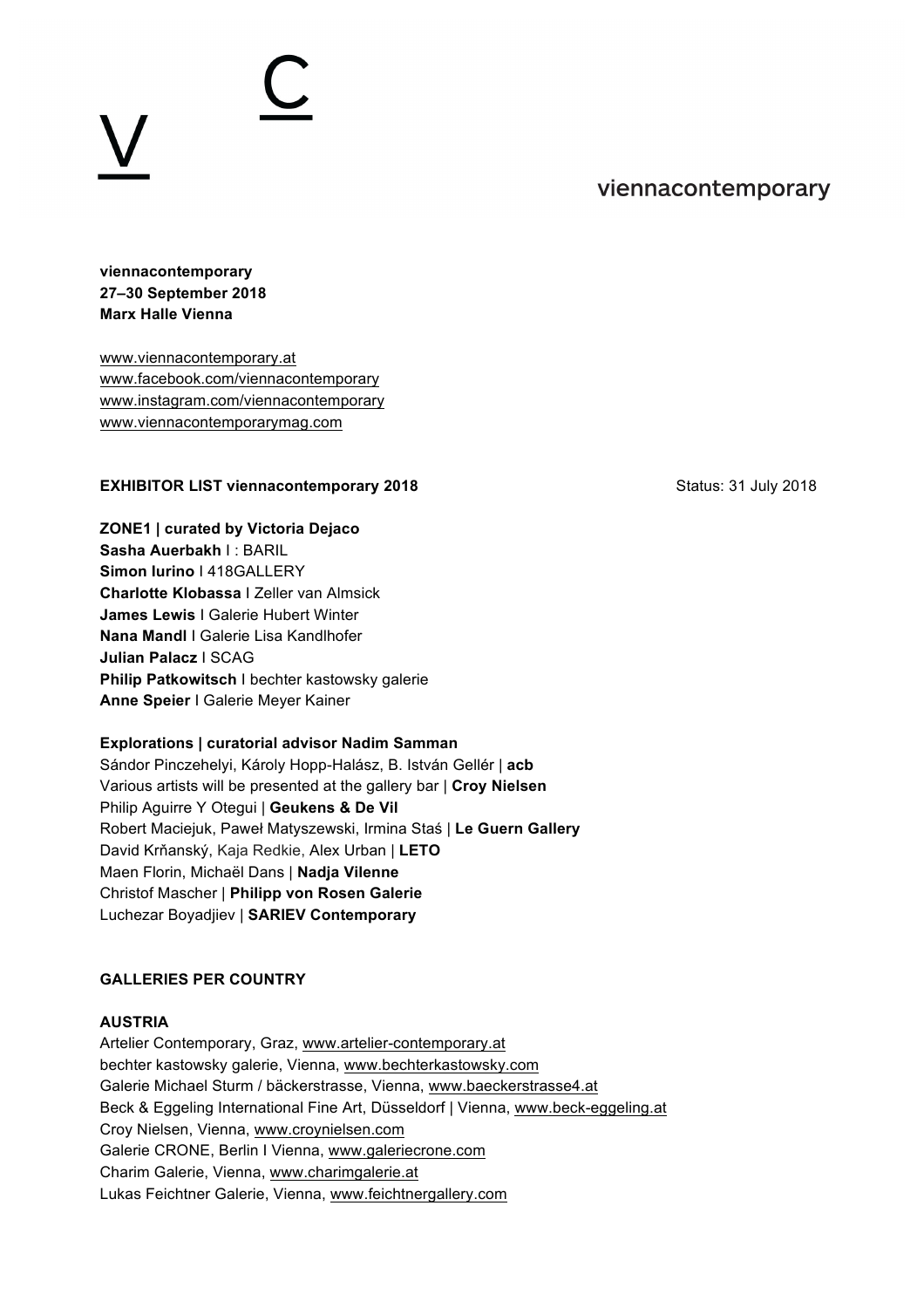GIANNI MANHATTAN, Vienna, www.giannimanhattan.com Galerie Nathalie Halgand, Vienna, www.galeriehalgand.com Galerie Lisi Hämmerle, Bregenz, www.galerie-lisihaemmerle.at Galerie Ernst Hilger, Vienna, www.hilger.at Galerie Martin Janda, Vienna, www.martinjanda.at Galerie Lisa Kandlhofer, Vienna, www.kandlhofer.com Christine König Galerie, Vienna, www.christinekoeniggalerie.at Georg Kargl - Gesellsch.f.projektive Ästhetik, Vienna, www.georgkargl.com Konzett, Vienna, www.artkonzett.com KROBATH, Vienna, www.galeriekrobath.at Galerie Krinzinger, Vienna, www.galerie-krinzinger.at Galerie Emanuel Layr, Vienna, www.emanuellayr.com Mario Mauroner Contemporary Art, Salzburg-Vienna, www.galerie-mam.com Galerie Meyer Kainer, Vienna, www.meyerkainer.com Galerie nächst St. Stephan Rosemarie Schwarzwälder, Vienna, www.schwarzwaelder.at OstLicht. Galerie für Fotografie, Vienna, www.ostlicht.at Raum mit Licht, Vienna, www.raum-mit-licht.at Galerie Thaddaeus Ropac, London I Paris I Salzburg, www.ropac.net Galerie Reinthaler, Vienna, www.agnesreinthaler.com galerie michaela stock, Vienna, www.galerie-stock.net SUPPAN FINE ARTS, Vienna, www.suppanfinearts.com SCAG, Vienna, www.scagcontemporary.art Gabriele Senn Galerie, Vienna, www.galeriesenn.at Smolka Contemporary, Vienna, www.smolkacontemporary.at Sophie Tappeiner, Vienna, www.sophietappeiner.com Galerie Elisabeth & Klaus Thoman, Innsbruck I Vienna, www.galeriethoman.com unttld contemporary, Vienna, www.unttld-contemporary.com Galerie Weihergut, Salzburg, www.weihergut.at Galerie Hubert Winter, Vienna, www.galeriewinter.at Zeller van Almsick, Vienna, www.zellervanalmsick.com

# **BELGIUM**

Annie Gentils, Antwerp, www.anniegentilsgallery.com Kristof De Clercq gallery, Ghent, www.kristofdeclercq.com Geukens & De Vil, Antwerp I Knokke, www.geukensdevil.com The White House Gallery, Leuven, www.thewhitehousegallery.be Nadja Vilenne, Liege, www.nadjavilenne.com

#### **BULGARIA**

SARIEV Contemporary, Plovdiv, www.sariev-gallery.com

**CHINA** PIFO Gallery, Beijing, www.pifo.cn

# **CROATIA**

KRANJCAR, Zagreb, www.kranjcar.hr

#### **CZECH REPUBLIC**

Trafo Gallery, Prague, www.trafogallery.cz ZAHORIAN & VAN ESPEN, Prague, www.zahoriangallery.com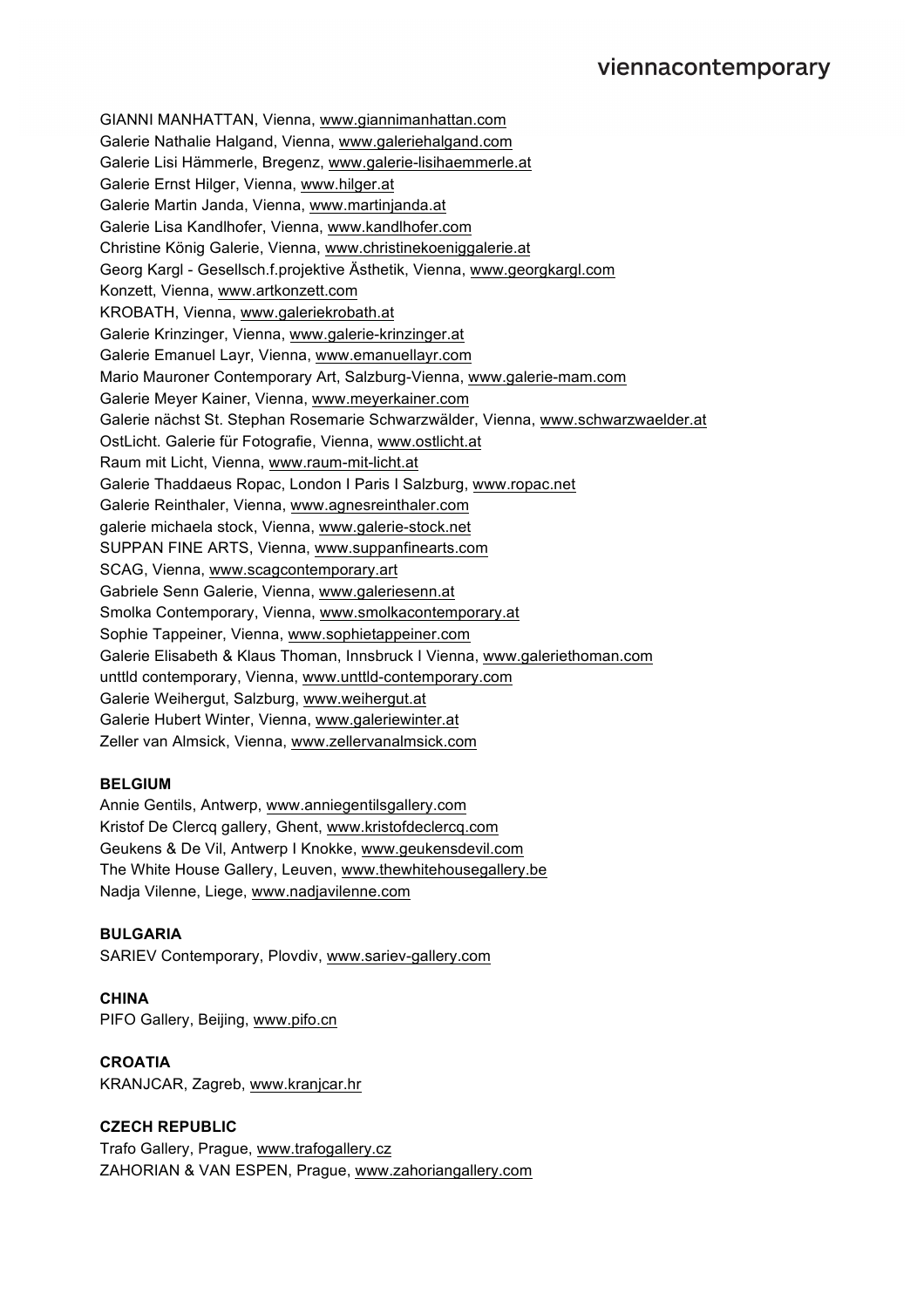# **FRANCE**

Galerie Dix9 Hélène Lacharmoise, Paris, www.galeriedix9.com RCM Galerie, Paris, www.rcmgalerie.com

### **GEORGIA**

ERTI Gallery, Tbilisi, www.ertigallery.com

# **GERMANY**

ASPN, Leipzig, www.aspngalerie.de Andreas Binder, Munich, www.andreasbinder.de Galerie Gisela Clement, Bonn, www.galerie-clement.de DIEHL, Berlin, www.galerievolkerdiehl.com Efremidis Gallery, Berlin, www.efremidisgallery.com FeldbuschWiesnerRudolph, Berlin, www.feldbuschwiesnerrudolph.de Galerie Jochen Hempel, Leipzig I Berlin, www.jochenhempel.com KOW, Berlin I Madrid, www.kow-berlin.info Galerie Martin Kudlek, Cologne, www.kudlek.com Gebr. Lehmann, Dresden, www.g-gl.de Galerie Karl Pfefferle, Munich, www.galeriekarlpfefferle.de Philipp von Rosen Galerie, Cologne, www.philippvonrosen.com Galerie Michael Schultz, Berlin, www.galerie-schultz.de Gallery Taik Persons, Berlin I Helsinki, www.gallerytaikpersons.com

### **HUNGARY**

ART+TEXT BUDAPEST, Budapest, www.artplustextbudapest.com acb, Budapest, www.acbgaleria.hu Erika Deak, Budapest, www.deakgaleria.hu Inda Gallery, Budapest, www.indagaleria.hu Kisterem, Budapest, www.kisterem.hu Ani Molnár Gallery, Budapest, www.molnaranigaleria.hu TOBE Gallery, Budapest, www.tobegallery.hu UVG Art Gallery, Yekaterinburg I Budapest, www.uralvisiongallery.com Vintage, Budapest, www.vintage.hu VILTIN Gallery, Budapest, www.viltin.hu

# **ITALY**

Alessandro Casciaro, Bolzano, www.alessandrocasciaro.com Doris Ghetta, Ortisei, www.dorisghetta.com PRIVATEVIEW, Torino, www.privateviewgallery.com Galleria Michela Rizzo, Venice, www.galleriamichelarizzo.net

# **LATVIA**

Careva Contemporary, Riga, www.carevacontemporary.com Maksla XO, Riga, www.makslaxogalerija.lv

#### **LITHUANIA**

MENO NISA gallery, Vilnius, www.menonisa.lt The Rooster Gallery, Vilnius, www.roostergallery.eu Galerija Vartai, Vilnius, www.galerijavartai.lt